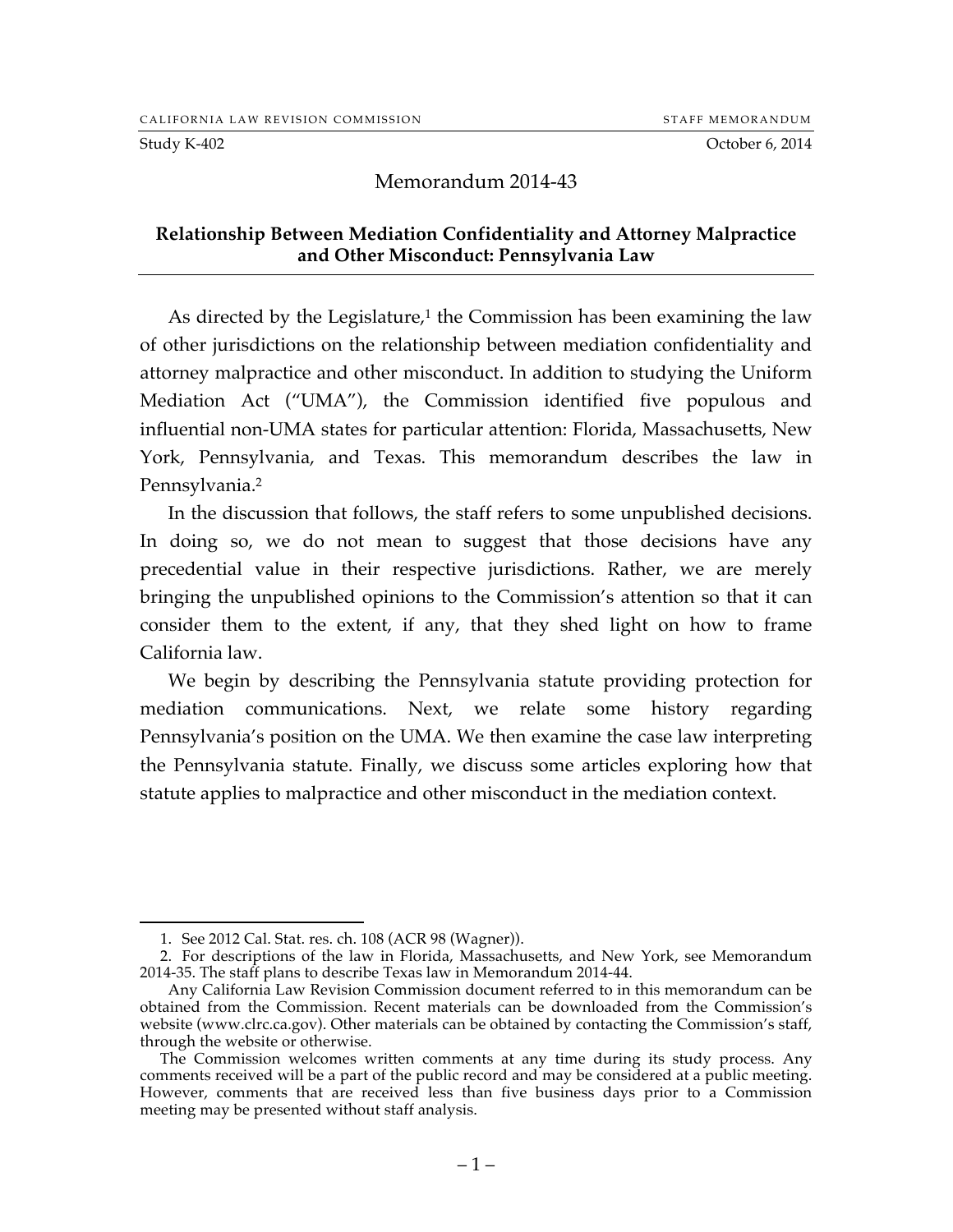#### PENNSYLVANIA'S STATUTORY SCHEME

Pennsylvania's statute protecting mediation materials (Section 5949) was enacted in 1996 and has not been changed since then. The key provision says that "mediation communications" and "mediation documents" are privileged, protects such materials from compelled discovery, and makes them inadmissible:

(a) *General rule.* **—** Except as provided in subsection (b), all mediation communications and mediation documents are privileged. Disclosure of mediation communications and mediation documents may not be required or compelled through discovery or any other process. Mediation communications and mediation documents shall not be admissible as evidence in any action or proceeding, including, but not limited to, a judicial, administrative or arbitration action or proceeding.<sup>3</sup>

The statute defines a "mediation communication" as a "communication, verbal or nonverbal, oral or written, made by, between or among a party, mediator, mediation program or any other person present to further the mediation process when the communication occurs during a mediation session or outside a session when made to or by the mediator or mediation program."4 A "mediation document" is "[w]ritten material, including copies, prepared for the purpose of, in the course of or pursuant to mediation."5 The term encompasses, but is not limited to, "memoranda, notes, files, records and work product of a mediator, mediation program or party."6

The statute applies broadly: It defines "mediation" as the "deliberate and knowing use of a third person by disputing parties to help them reach a resolution of their dispute."7 A mediation "commences at the time of initial contact with a mediator or mediation program."8

The statute is subject to four express exceptions, some of which are similar to exceptions recognized in California. Specifically, those exceptions are:

• **Settlement document.** "A settlement document may be introduced in an action or proceeding to enforce the settlement agreement expressed in the document, unless the settlement

8. *Id.*

 <sup>3.</sup> Pa. Cons. Stat. § 5949(a). See also Pa. R. Civ. Proc. § 4011(d) ("No discovery, including discovery of electronically stored information, shall be permitted which … is prohibited by any law barring disclosure of mediation communications and mediation documents ….").

<sup>4.</sup> Pa. Cons. Stat. § 5949(c).

<sup>5.</sup> *Id.*

<sup>6.</sup> *Id.*

<sup>7.</sup> *Id.*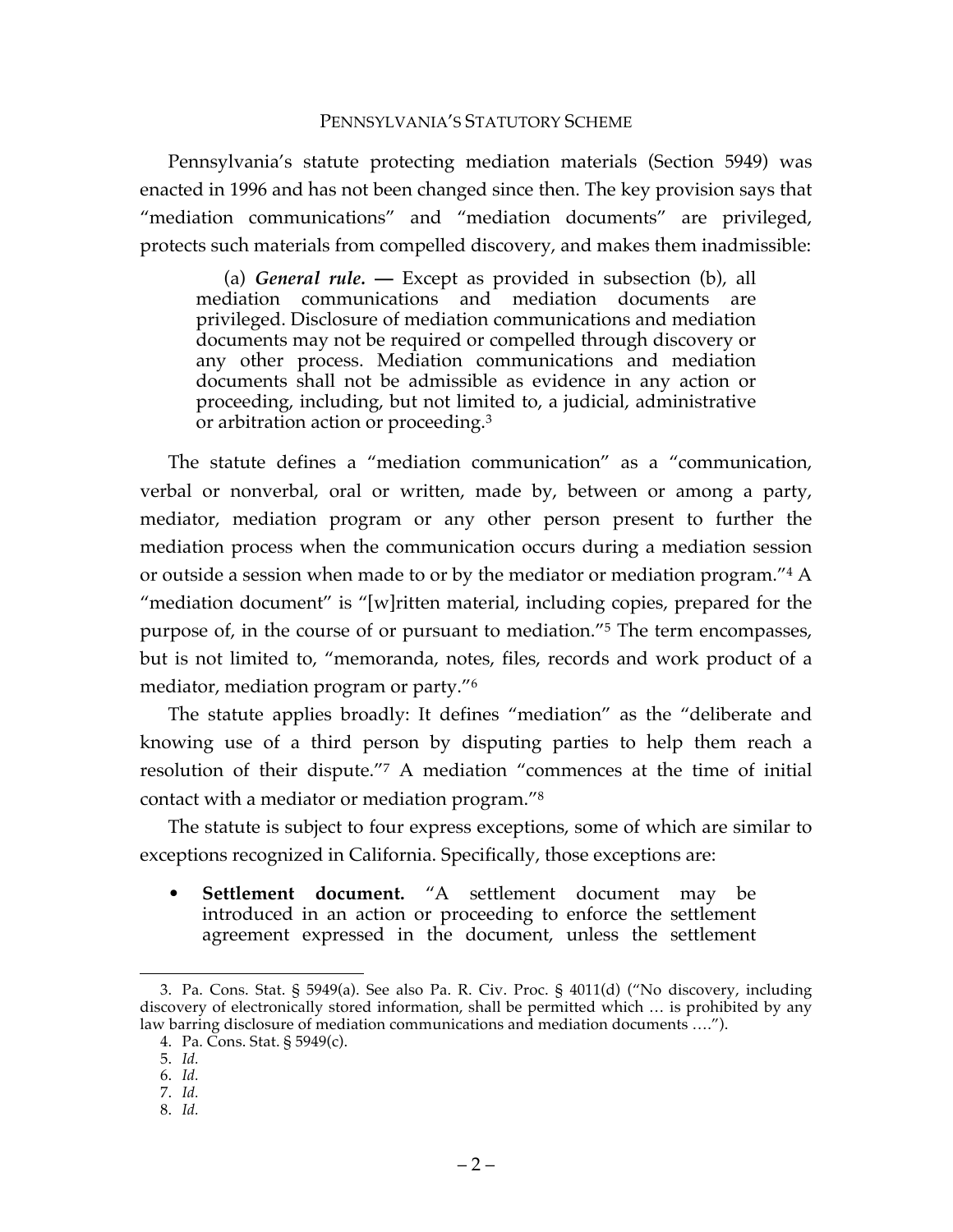document by its terms states that it is unenforceable or not intended to be legally binding."9

*Under specified conditions, California similarly permits the introduction of a written or oral settlement agreement "prepared in the course of, or pursuant to, a mediation."*<sup>10</sup>

• **Criminal matter.** "To the extent that the communication or conduct is relevant evidence in a criminal matter," Pennsylvania's privilege does not apply to (1) "a communication of a threat that bodily injury may be inflicted on a person," (2) "a communication of a threat that damage may be inflicted on real or personal property under circumstances constituting a felony," or (3) "conduct during a mediation session causing direct bodily injury to a person."11

*In contrast, California's statute protecting mediation communications does not apply in any criminal case.12 The statute is also inapplicable to conduct, unless the conduct is intended as an assertion*. 13

• **Fraudulent communication.** Pennsylvania's privilege "does not apply to a fraudulent communication during mediation that is relevant evidence in an action to enforce or set aside a mediated agreement reached as a result of that fraudulent communication."14

*California does not have a comparable exception. A written settlement agreement, which is prepared in or pursuant to mediation and signed by the settling parties, may be admitted into evidence "to show fraud, duress, or illegality that is relevant to an issue in dispute."*<sup>15</sup> *If a party accepts a settlement offer in reliance on a promise or other representation made during a mediation, the party may obtain protection by having the*  promise or other representation incorporated into the settlement *agreement.*

• **Preexisting evidence.** "Any document which otherwise exists, or existed independent of the mediation and is not otherwise covered by this section, is not subject to [Pennsylvania's] privilege."16

*California has a similar exception.*<sup>17</sup>

 <sup>9.</sup> Pa. Cons. Stat. § 5949(b)(1).

<sup>10.</sup> See Cal. Evid. Code §§ 1123, 1124.

<sup>11.</sup> Pa. Cons. Stat. § 5949(b)(2).

<sup>12.</sup> See, e.g., Cassel v. Superior Court, 51 Cal. 4th 113, 119, 244 P.3d 1080, 119 Cal. Rptr. 3d 437 (2011).

<sup>13.</sup> See Radford v. Shehorn, 187 Cal. App. 4th 852, 857, 114 Cal. Rptr. 3d 499 (2010).

<sup>14.</sup> Pa. Cons. Stat. § 5949(b)(3).

<sup>15.</sup> Cal. Evid. Code § 1123(d).

<sup>16.</sup> Pa. Cons. Stat. § 5949(b)(4).

<sup>17.</sup> See Cal. Evid. Code § 1120(a).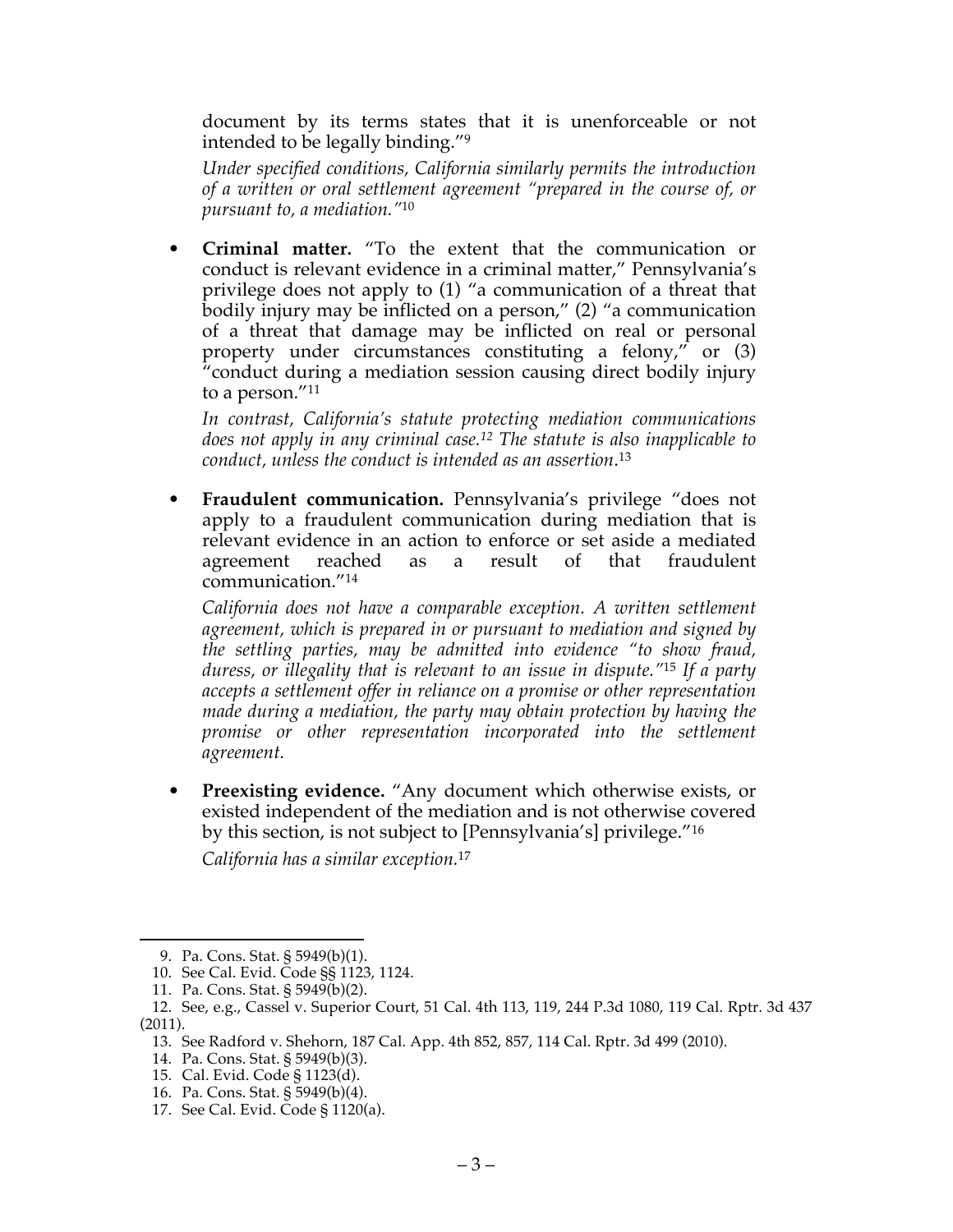Like the California law governing protection of mediation communications, the Pennsylvania statute does not expressly address professional malpractice or other professional misconduct of any kind.

#### THE UNIFORM MEDIATION ACT IN PENNSYLVANIA

Pennsylvania has not enacted the UMA. It is clear, however, that the UMA received some consideration in Pennsylvania legal and mediation circles.

The UMA was a joint effort of the National Conference of Commissioners on Uniform State Laws ("NCCUSL," now known as the "Uniform Law Commission" or "ULC") and the American Bar Association ("ABA"). The ABA's drafting committee included a member from Pennsylvania.18 NCCUSL approved the UMA in August 2001; the ABA approved it six months later, at a meeting in Philadelphia.

In the summer of 2001, the Pennsylvania Bar Association ("PBA") formed a subcommittee of its ADR Committee to review the UMA. According to a PBA newsletter issued that fall, the subcommittee head planned to recommend at an upcoming committee meeting "that Pennsylvania should *not* modify existing Pennsylvania law in order to adopt the Uniform Mediation Act."19 The staff did not find any other PBA materials reporting on this matter.

The Philadelphia Bar Association also considered the UMA. In January 2002, it adopted a resolution opposing adoption of the UMA:

**WHEREAS,** the National Conference of Commissioners on Uniform State Laws ("NCCUSL") has approved and recommended for enactment a Uniform Mediation Act (the "Proposed Mediation Act"); and

**WHEREAS,** Section 9(d) of the Proposed Mediation Act fails to protect the reasonable expectations of confidentiality by the parties engaging in mediation, is inconsistent with and significantly inferior to the Pennsylvania mediation confidentiality statute, 42 Pa. C.S. § 5949, and is otherwise fatally flawed;

**NOW, THEREFORE BE IT RESOLVED** that the Philadelphia Bar Association opposes adoption of the Proposed Mediation Act in its present form and urges the House of Delegates of the American

 <sup>18.</sup> The UMA is available at http://www.uniformlaws.org/shared/docs/mediation/ uma\_final\_03.pdf. The membership of the drafting committees is shown in the introductory material.

<sup>19.</sup> Pennsylvania Bar Ass'n, *Message from the Chairs,* Arbitration & Mediation Newsletter (Fall 2001), p.1 (emphasis in original).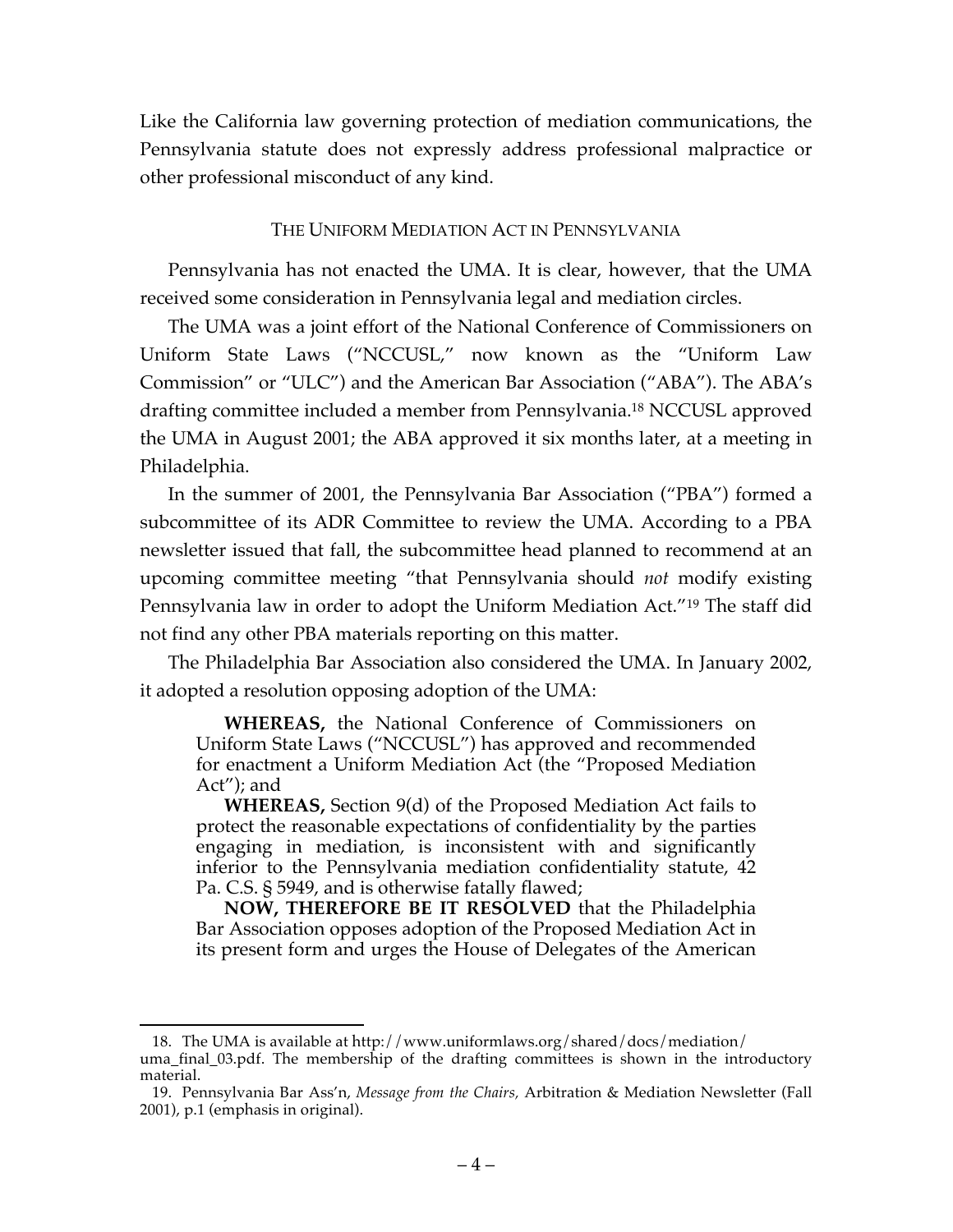Bar Association to oppose adoption of the Proposed Mediation Act in its present form at its February 2002 meeting in Philadelphia.20

The UMA provision criticized in the above resolution (Section 9(d)) precludes a mediator from asserting the UMA privilege if the mediator fails to comply with the conflict of interest disclosure requirements of the UMA. That provision caused concern in other jurisdictions as well:

The uniform act has recently come under fire from a handful of state and local bar associations, particularly Texas and Pennsylvania, who say the act does not go far enough in protecting confidential mediation communications from being disclosed in future proceedings.…

The Uniform Mediation Act would create a privilege for mediators and mediation participants to refuse to disclose and prevent others from disclosing mediation communications in future proceedings. However, that privilege would be taken away when a mediator fails to disclose conflicts of interest. This provision led to the passage of formal resolutions of opposition by the Pennsylvania and Texas bar associations, as well as the International Academy of Mediators and the ADR section of the Maryland bar association.<sup>21</sup>

Due to the expressed concerns, members of the UMA drafting committee met with representatives of those bar associations before the ABA vote on the UMA. "[A]fter extensive discussions," the groups withdrew their opposition and "the act passed with 'no record of dissent' from a state bar association or ABA section."<sup>22</sup> It is not clear to the staff whether both the PBA and the Philadelphia Bar Association withdrew their opposition, or only the PBA.

Although the Philadelphia Bar Association's resolution specifically referred to UMA Section 9(d), the staff found some evidence that its opposition to the UMA rested on other grounds as well. In particular, a 2006 article in a Philadelphia law journal indicates that there was criticism of the UMA provisions relating to professional misconduct or malpractice:

The Uniform Mediation Act …specifically exempts from the privilege mediation communications sought to prove or disprove a claim of professional misconduct or malpractice by the mediator or a party, nonparty participant or representative of a party, based on conduct occurring during the mediation. Opposition to these

 <sup>20.</sup> See http://www.philadelphiabar.org/page/BoardResolution939591282002?appNum=2.

<sup>21.</sup> See http://www.google.com/search?client=safari&rls=en&q=aba+house+of+delegates+ pennsylvania+bars'+opposition+uniform+mediation+act&ie=UTF-8&oe=UTF-8.

<sup>22.</sup> *Id.*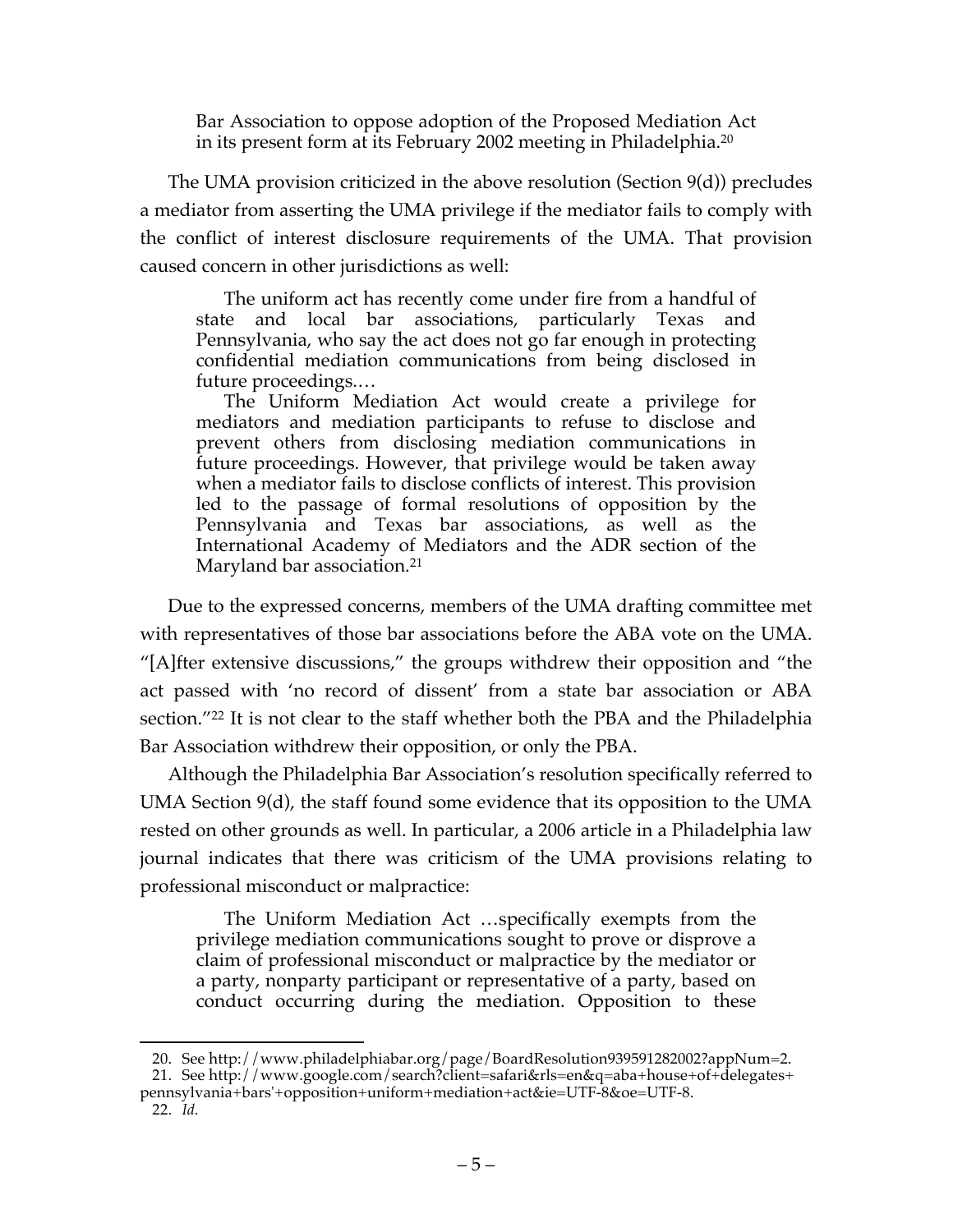provisions quickly developed in the Philadelphia Bar Association prior to the act's approval by the American Bar Association.23

We will attempt to contact the author of the article to find out more about this.

For whatever reason, the UMA encountered resistance in Pennsylvania, just as it did in Massachusetts and New York (as discussed previously24). Although that opposition was apparently withdrawn for purposes of the ABA vote, the staff did not find any current or past legislation seeking to enact the UMA in Pennsylvania.

# CASE LAW ON PENNSYLVANIA'S PROTECTION OF MEDIATION COMMUNICATIONS

When the PBA and Philadelphia Bar Association were considering the UMA, there was "a dearth of decisions from either state or federal courts concerning Pennsylvania's mediation privilege."25 A federal district court remedied that situation shortly thereafter, in *U.S. Fidelity & Guaranty Co. v. Dick Corp*. 26

## **The Requirement of a "Clear Nexus" to the Mediation and "Active Participation of the Mediator"**

The *Dick* case involved an unsuccessful mediation, followed by further settlement discussions that eventually resulted in a settlement among several defendants and nonparties. Thereafter, the plaintiff sought discovery of the settlement agreement and an amendment to a construction agreement. The defendants sought to invoke Section 5949's protection for mediation communications, but a discovery master rejected their argument and the federal district court upheld that ruling on appeal.

In so doing, the court sought to "distinguish between garden variety settlement discussions, which are not protected, and those which are a part of the mediation process and are privileged."27 The court decided that "communications purely between the parties and not involving the active participation of the mediator are not privileged."28 It explained:

[D]iscussions among parties outside the presence of the mediator and not occurring at a mediation proceeding are not privileged.

 <sup>23.</sup> Abraham Gafni, *Does the Mediation Privilege Apply in Legal Malpractice Cases?*, The Legal Intelligencer (Oct. 25, 2011), p. 2.

<sup>24.</sup> See Memorandum 2014-35, pp. 30-32, 36-39.

<sup>25.</sup> U.S. Fidelity & Guaranty Co. v. Dick Corp., 215 F.R.D. 503, 505 (W.D. Pa. 2003).

<sup>26.</sup> 215 F.R.D. 503 (W.D. Pa. 2003).

<sup>27.</sup> *Id.* at 505.

<sup>28.</sup> *Id*.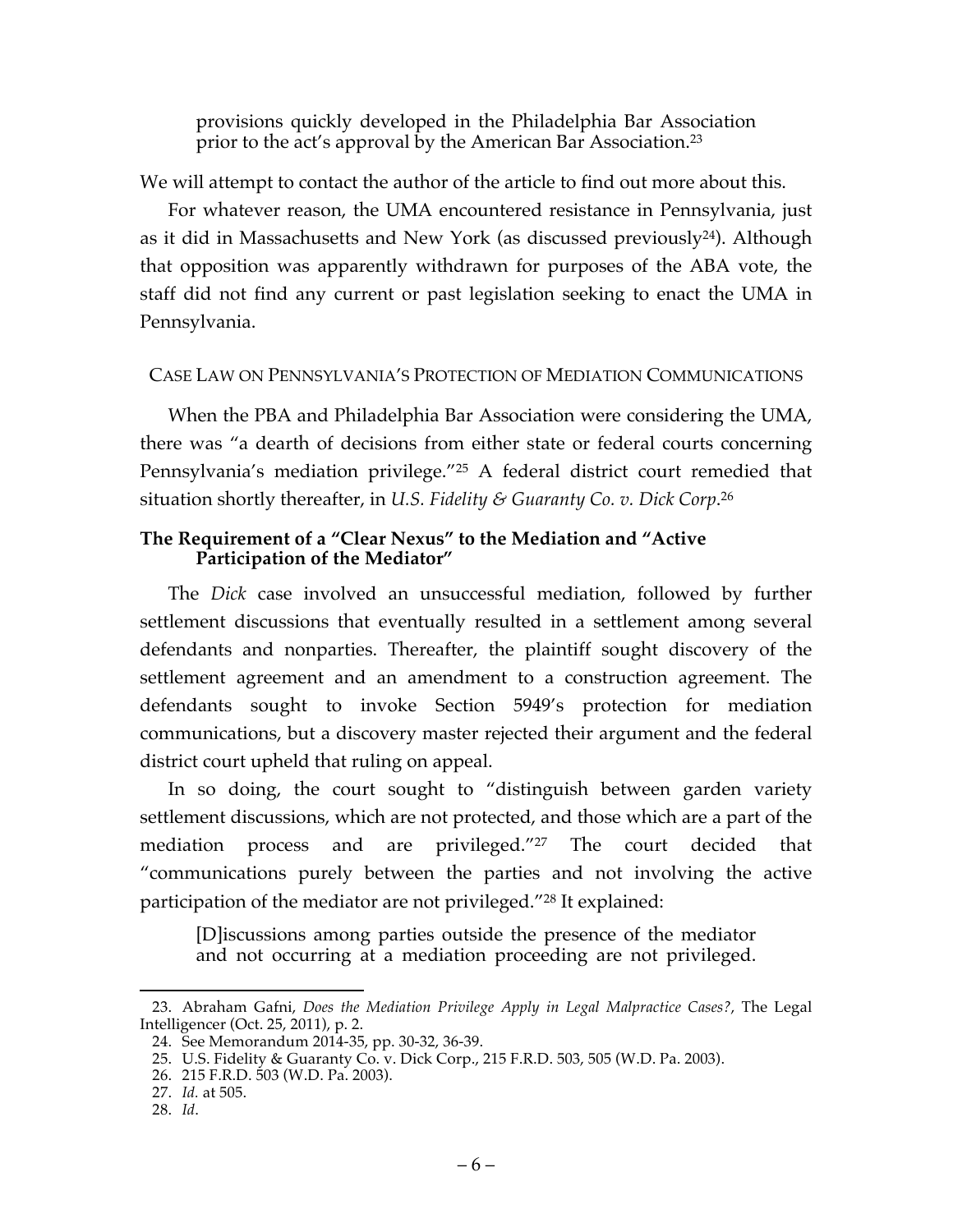Where the mediator has no direct involvement in the discussions and where the discussions were not designated by the parties to be a part of an ongoing mediation process, the rationale underlying the mediation privilege (i.e., that confidentiality will make the mediation more effective) is not implicated. The mere fact that discussions subsequent to a mediation relate to the same subject as the mediation does not mean that all documents and communications related to that subject are "to further the mediation process" or prepared for the purpose of, in the course of, or pursuant to mediation.<sup>29</sup>

Two years later, another federal court applied the same standard in an unpublished yet widely cited case (*United States Fidelity & Guaranty Co. v. Bilt-Rite Contractors, Inc.* 30), but concluded that the particular documents in question had "a clear nexus" to a mediation and were thus protected by Pennsylvania's mediation privilege.31

The staff is not certain how the *Dick* standard would apply to the "private attorney-client discussions immediately preceding, and during the mediation concerning mediation settlement strategies and defendants' efforts to persuade [their client] to reach a settlement in the mediation" that the California Supreme Court excluded from evidence in *Cassel v. Superior Court.*<sup>32</sup> We suspect a Pennsylvania court would say that those discussions are privileged because they have a "clear nexus" to the mediation. It is possible, however, that the court would consider those discussions unprivileged because they did not involve the "active participation of the mediator."

## **Other Limitations on the Statutory Protection**

What appears to be the first published Pennsylvania decision interpreting Section 5949 was issued the same year as *Bilt-Rite*. In *Aetna, Inc. v. Lexington Ins. Co.,*<sup>33</sup> a Pennsylvania trial court considered a dispute regarding the terms of a settlement that was reached in a mediation. The court decided the dispute against the plaintiff, and the plaintiff then contended that the court had violated Section 5949 in reaching that result. The court disagreed, justifying its conclusion on two different grounds:

 <sup>29.</sup> *Id.* at 506.

<sup>30.</sup> 2005 U.S. Dist. LEXIS 9299 (2005).

<sup>31.</sup> *Id.* at \*21.

<sup>32.</sup> 51 Cal. 4th 113, 118, 244 P.3d 1080, 119 Cal. Rptr. 3d 437 (2011).

<sup>33.</sup> 76 Pa. D. & C.4th 19 (2005).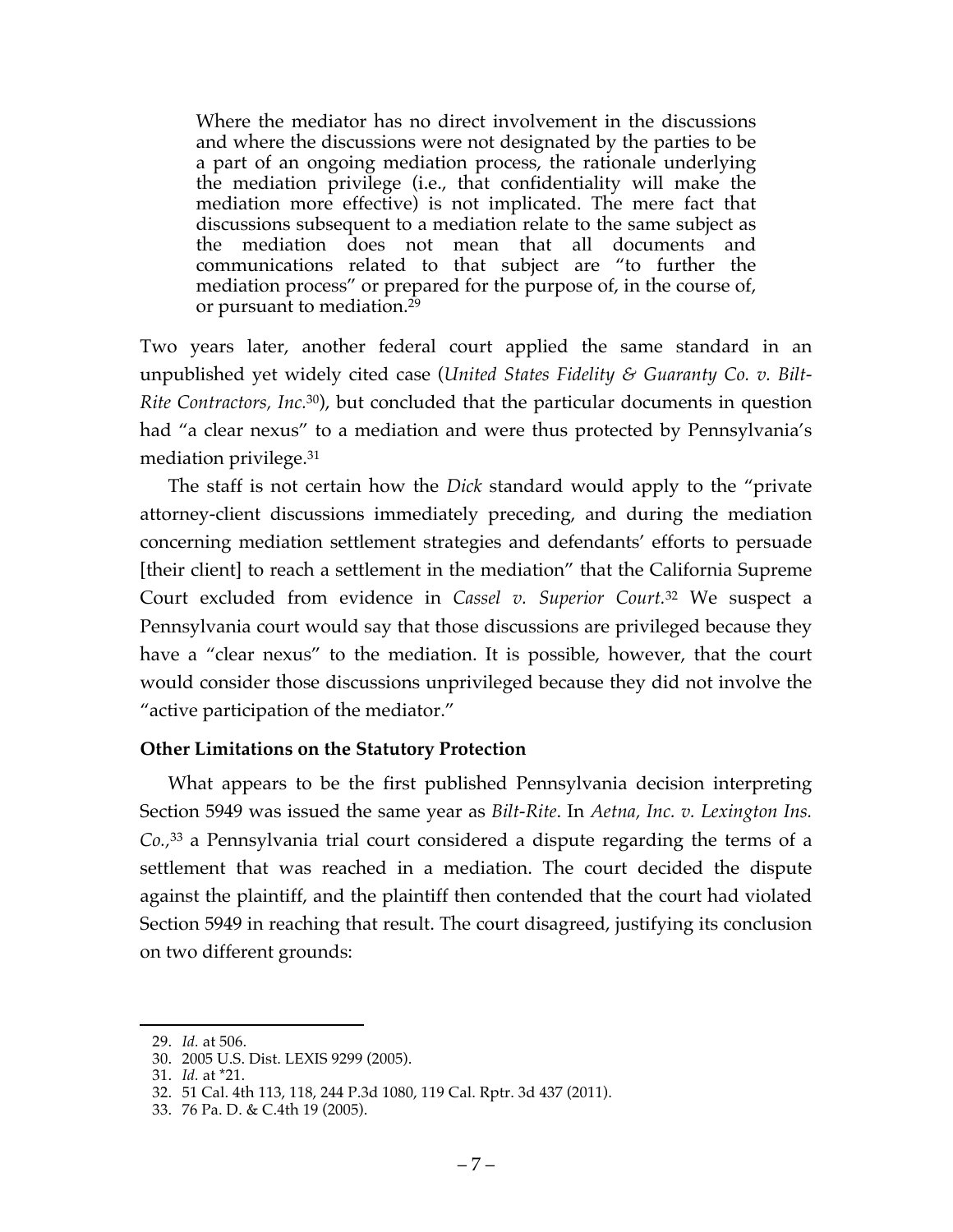- (1) It did "not consider the communications or disclosures made during the course of the mediation process," but only "[t]he fact of *what was not discussed*."34
- (2) Even if it did "consider communications related to the mediation in order to ascertain the parties' intent with regard to the Settlement Agreement, the purpose of the Pennsylvania statute would not [have been] defeated," because it was merely interpreting the mediated settlement agreement, not resolving the dispute that was mediated.35

Like the *Dick* decision*,* the *Aetna* case thus enunciated limitations on the breadth of Pennsylvania's mediation privilege.

In *Executive Risk Indemnity, Inc. v. Cigna Corp.*, <sup>36</sup> another Pennsylvania trial judge enumerated a further limitation: A party that "did not participate in the preparation for the mediation, did not sign the mediation agreement and was asked to leave when its representatives arrived" did "not have standing to claim the mediation privilege protection."37 Only the mediation participants could assert the mediation privilege, which the judge described as "one of the broadest privileges in Pennsylvania," because

[i]t absolutely protects not only results but all communications including any demands for settlement or offers in compromise from disclosure. The only exceptions are for evidence necessary for litigation surrounding a settlement itself and for criminal conduct during the mediation.38

Citing only a dissenting opinion, a statute of limited application, and a piece of commentary, the judge went on to say that "[t]he laws of New York and Pennsylvania do not differ in the protections afforded mediation communications."39 The staff is unconvinced of this point, as reflected in the analysis of New York law we previously provided.40

A recent Pennsylvania decision, examining Pennsylvania's mediation privilege by way of analogy, focused on another constraint on the statutory protection: the exception relating to criminal conduct*.* In *Commonwealth v.* 

 <sup>34.</sup> *Id*. at 27 (emphasis in original).

<sup>35.</sup> *Id*. at 28.

<sup>36.</sup> 81 Pa. D. & C.4th 410 (2006).

<sup>37.</sup> *Id*. at 430.

<sup>38.</sup> *Id*. at 429.

<sup>39.</sup> *Id*. at 430.

<sup>40.</sup> See Memorandum 2014-35, pp. 32-40 (noting, among other things, that "New York does not have a statute or rule that broadly or generally addresses mediation communications").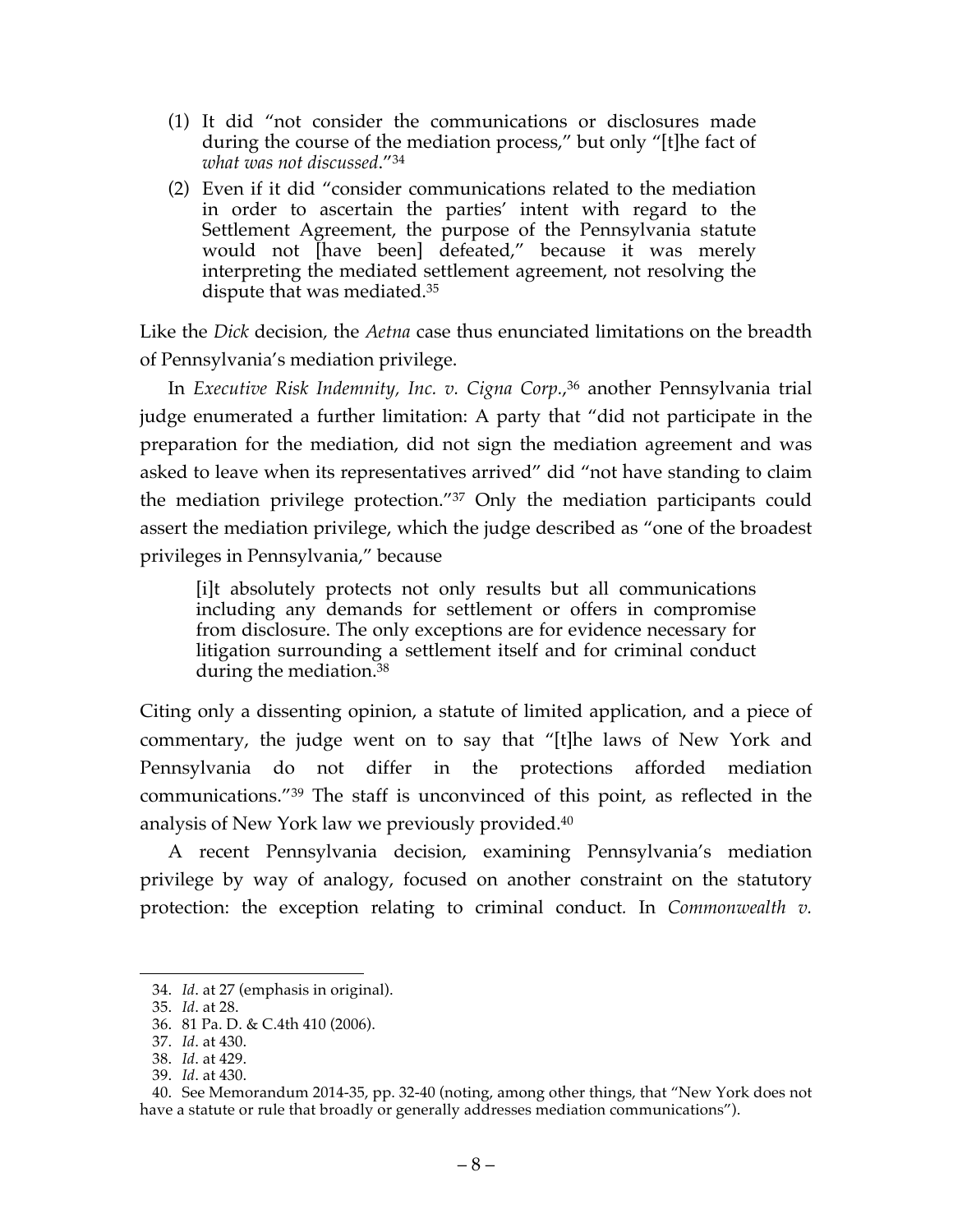*Kunkle,*<sup>41</sup> the court asserted that a mediation communication may be subject to disclosure in a criminal prosecution *to the extent that the communication is relevant in a criminal matter*.<sup>42</sup> The court seemingly ignored the three limitations stated in Section 5949(b)(2) itself, indicating that

To the extent that the communication or conduct is relevant evidence in a criminal matter, the privilege and limitation set forth in subsection (a) does not apply to:

(i) *a communication of a threat that bodily injury may be inflicted on a person*;

(ii) *a communication of a threat that damage may be inflicted on real or personal property under circumstances constituting a felony*; or

(iii) *conduct during a mediation session causing direct bodily injury to a person*. 43

The *Kunkle* case thus creates some uncertainty regarding the scope of the exception relating to criminal conduct; that exception might be broader than initially appears from the statutory language.

Somewhat similarly, although Section 5949 does not refer to waiver, a recent federal court decision holds that Pennsylvania's mediation privilege can be inadvertently waived, at least if mediation materials are inadvertently produced in a federal proceeding. In *Stewart Title Guaranty Co. v. Owlett & Lewis, P.C.*, <sup>44</sup> the court applied the waiver principles of Federal Rule of Evidence 502 "by analogy,"45 and concluded that the defendant waived the privilege because "it did not take reasonable steps to prevent disclosure of privileged documents, and it did not take reasonable steps to rectify its errors."46 The staff did not find any Pennsylvania case providing guidance on waiver of the mediation privilege.<sup>47</sup>

## *In Camera* **Review**

Another case involving Section 5949 bears mentioning, even though it is unpublished. In *American International Specialty Lines Ins. Co. v. Chubb Custom Ins. Co.*, <sup>48</sup> the defendant sought production of certain documents, but the court held

 <sup>41.</sup> 79 A.3d 1173 (Pa. Super. Ct. 2013), *pet. for allowance of appeal pending.*

<sup>42.</sup> *Id.* at 1189.

<sup>43.</sup> Emphasis added.

<sup>44.</sup> 297 F.R.D. 232 (M.D. Pa. 2013).

<sup>45.</sup> *Id.* at 241.

<sup>46.</sup> *Id.* at 242.

<sup>47.</sup> We did find a recent, unpublished federal decision that *might* have involved a waiver of the mediation privilege. See Bayer v. CitiMortgage, Inc., 2014 U.S. Dist. LEXIS 117111 (M.D. Pa. 2014) (enforcing oral agreement reached in mediation, without any discussion of Section 5949 or mediation confidentiality).

<sup>48.</sup> 2011 Phila. Ct. Com. Pl. LEXIS 265 (2011).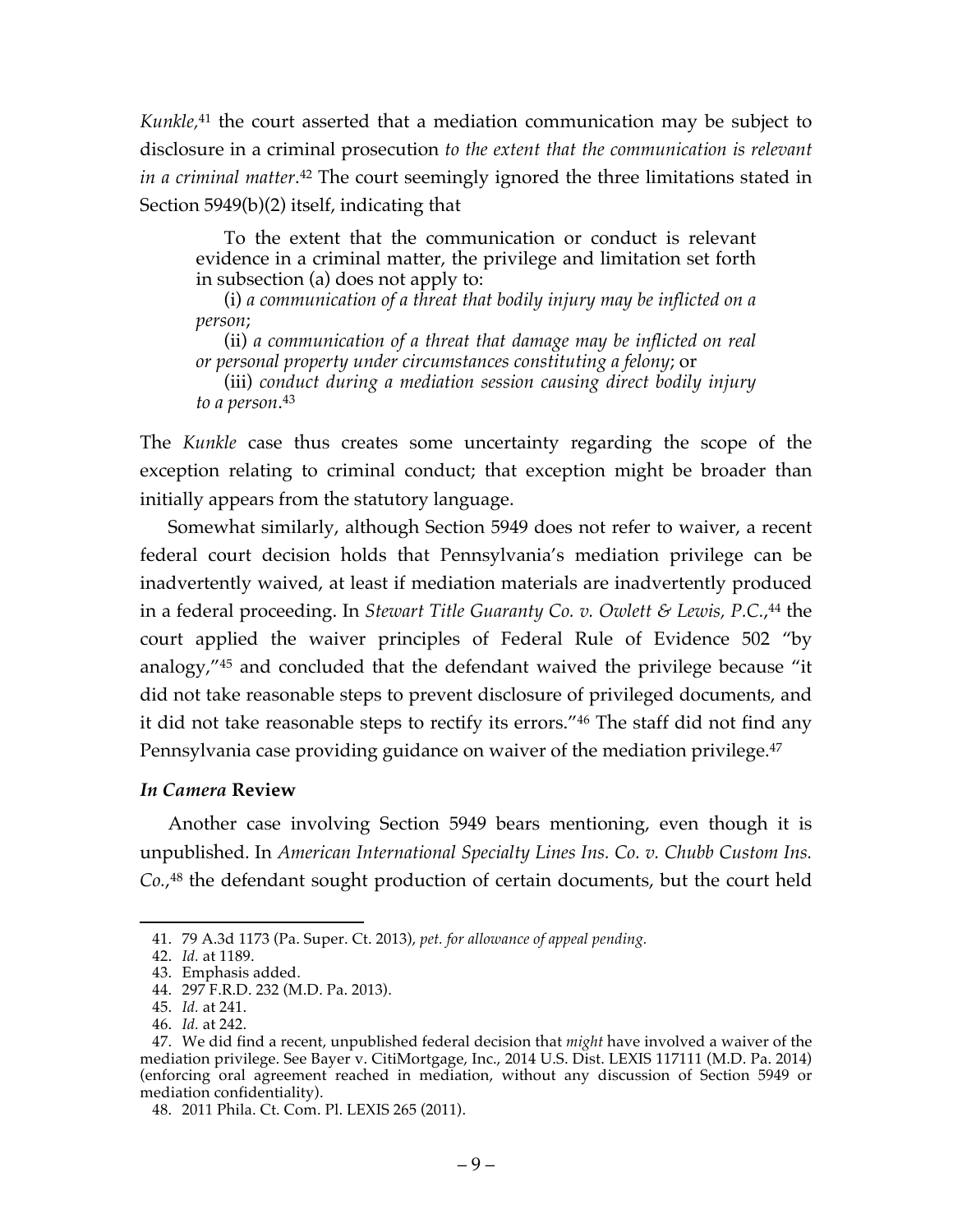that some of those documents were protected by the attorney-client or work product privilege and others were protected by Pennsylvania's mediation privilege.49

The defendant further argued that the court could not properly restrict discovery of the documents unless it first conducted an *in camera* review and ruled on each document after inspecting it. <sup>50</sup> But the court disagreed, explaining that the case cited by the defendant "does not require *in camera* review in all discovery disputes," instead a court "has discretion to order same when circumstances necessitate."51 Thus, the court concluded that it "acted properly in adjudicating [defendant's] motions without requesting an *in camera* review."52 In its view, "[t]he privilege log's descriptions coupled with the pleadings were sufficient for a determination."53

**This point from** *Chubb* **may be worth considering if the Commission decides to explore the possibility of using an** *in camera* **approach in this study.**  While it might be appropriate to require an *in camera* inspection before *ordering production* of a document claimed to be protected from disclosure, it may not always be necessary, and may at times be overly burdensome on the court and litigants, to require an *in camera* inspection before *denying production* of such a document.

# APPLICATION OF PENNSYLVANIA LAW TO MEDIATION MALPRACTICE OR OTHER MEDIATION MISCONDUCT

The staff was not able to find any case in which the court discusses how Pennsylvania's mediation privilege would apply to malpractice or other professional misconduct occurring in, or otherwise connected to, a mediation. But we did find an unpublished federal decision, *McKissock & Hoffman, P.C. v. Waldron*, <sup>54</sup> that came close.

The underlying facts are as follows: Two companies had a business dispute, which was litigated in federal court and mediated by the Chief Mediator for the Third Circuit. After the mediation, one of the companies sued its law firm in a Pennsylvania court, alleging that the firm committed malpractice during the

 <sup>49.</sup> See *id.* at \*9-\*15.

<sup>50.</sup> *Id.* at \*15.

<sup>51.</sup> *Id.* at \*16.

<sup>52.</sup> *Id.* at \*15.

<sup>53.</sup> *Id.* at \*17.

<sup>54.</sup> 2011 U.S. Dist. LEXIS 86834 (2011).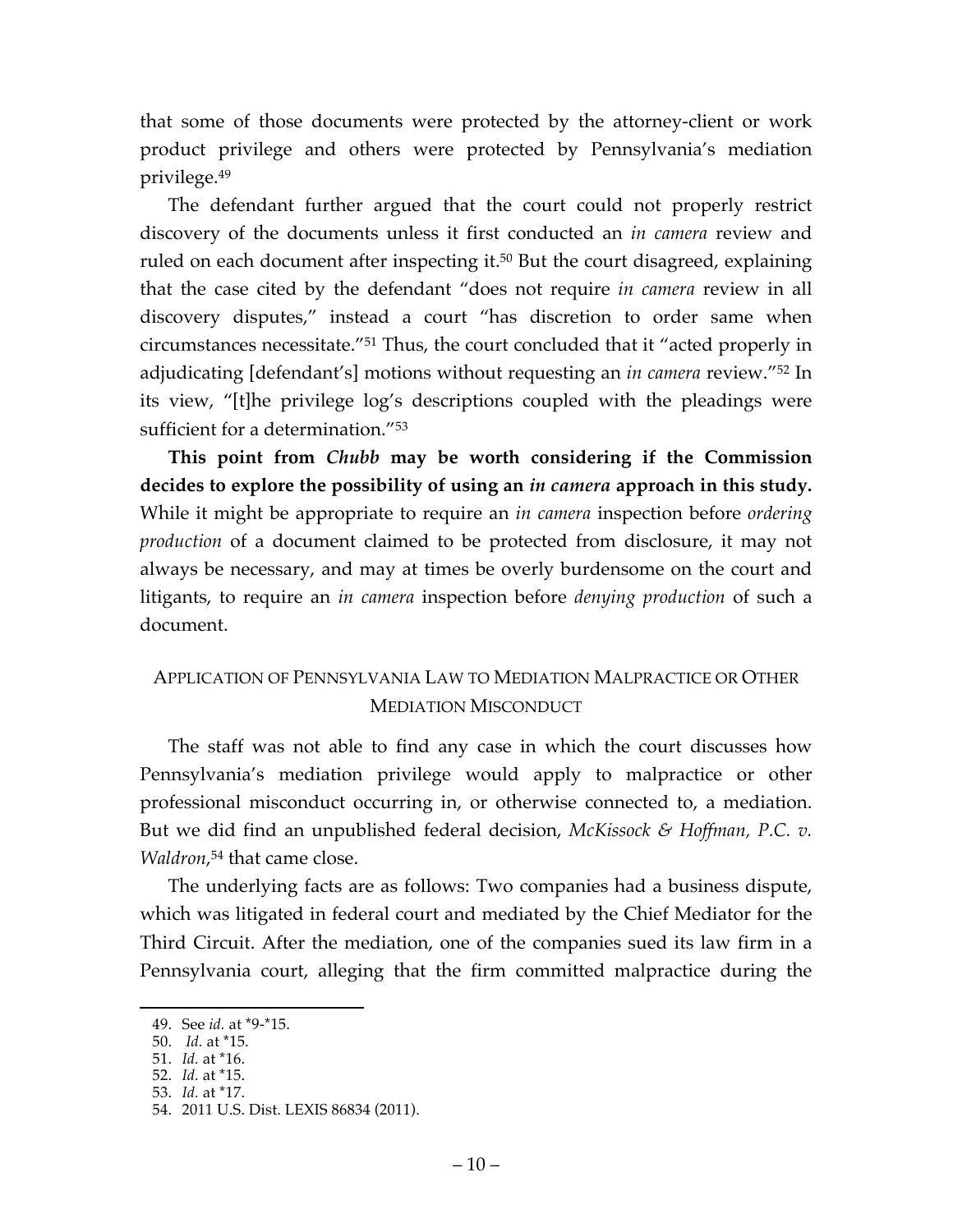mediation by failing to advise the company to accept a particular settlement offer. The firm denied that the offer was ever made and sought to depose the Chief Mediator. For several reasons, the Clerk of the Third Circuit denied the firm's request to permit the Chief Mediator to testify. The firm then sued in federal district court, alleging that the Clerk had violated the Administrative Procedure Act ("APA").

The federal district court dismissed the lawsuit, explaining in the unpublished *McKissock* decision that there was no violation of the APA. Because of the posture of the case, the court did not need to discuss whether permitting the Chief Mediator to testify would be a violation of mediation confidentiality. But the matter sparked discussion within Pennsylvania legal circles about "whether the Pennsylvania mediation privilege statute makes it virtually impossible to prove legal malpractice committed during the mediation."55

## *Abraham Gafni's Article*

In a 2011 article in *The Legal Intelligencer*, Abraham Gafni (a mediator, arbitrator, and law professor) discussed the issue in detail, and also referred to both the UMA and the California Supreme Court's decision in *Cassel*. <sup>56</sup> Mr. Gafni noted that "[w]hether and to what extent the Pennsylvania mediation privilege statute applies to legal malpractice cases has not been decided."57 He saw arguments on both sides.

In particular, Mr. Gafni offered two reasons why the privilege might apply to mediation-related legal malpractice:

- The statute does not contain any express exception for mediationrelated legal malpractice. Rather, the statutory language "on its face would appear to relate to any communications among any of the mediation participants, including those between client and attorney."58
- "[A]llowing such an exception to the mediation privilege might adversely affect parties other than the client and attorney."59 For instance, "the opposing parties in the mediation may be concerned independently about the disclosure of business information

 <sup>55.</sup> Gafni, *supra* note 23, at 1.

<sup>56.</sup> Gafni, *supra* note 23. Mr. Gafni's article is available at http://adroptions.com/pdfs/11OCT -Does-the-MediationPrivilegeApply-in-LegalMalpracticeCases.pdf.

<sup>57.</sup> *Id.* at 3.

<sup>58.</sup> *Id.* at 1.

<sup>59.</sup> *Id.*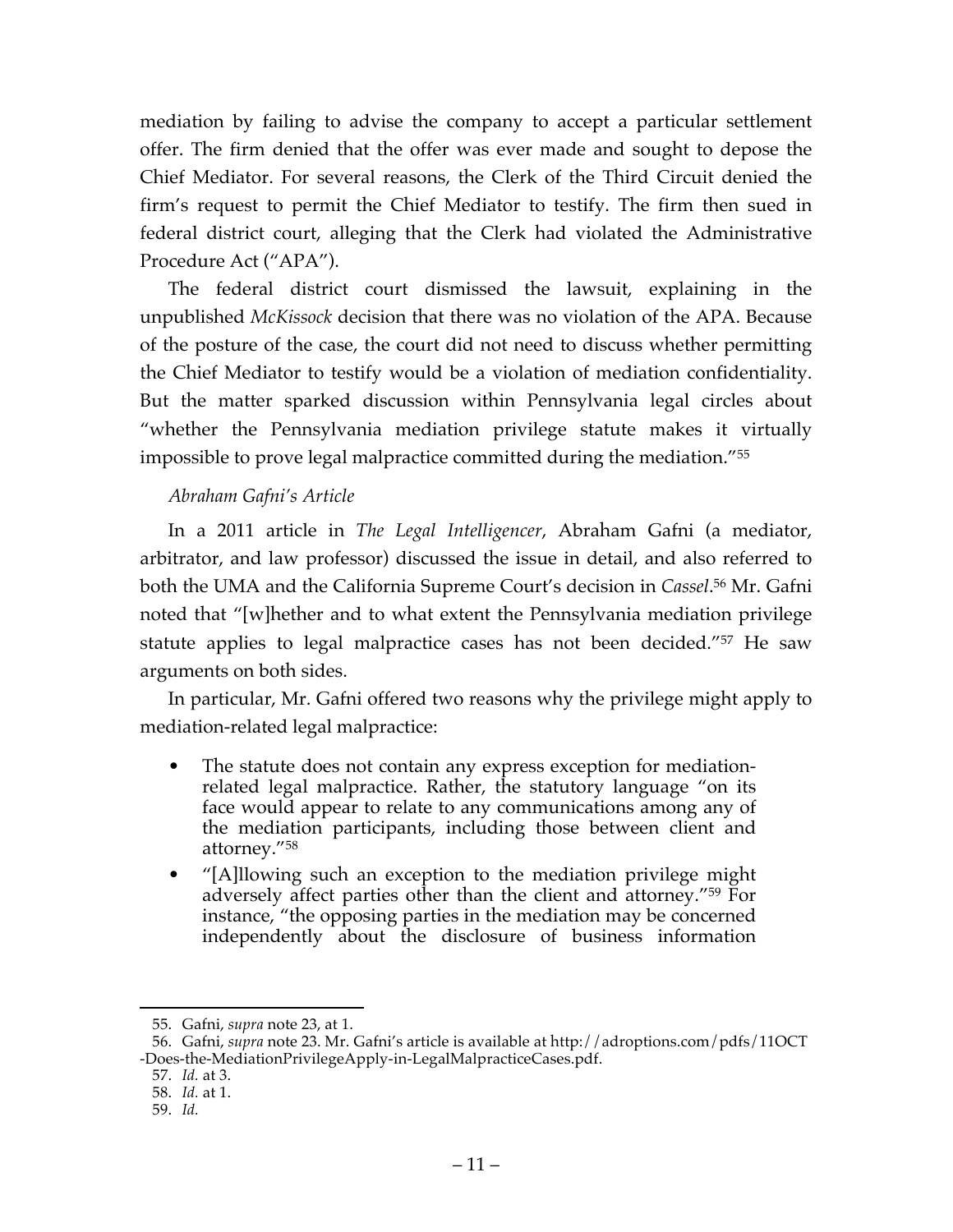communicated by them during the mediation based upon which the attorney being sued advised the client." <sup>60</sup>

He also gave two reasons why the privilege might *not* apply to mediation-related legal malpractice:

- Applying Pennsylvania's mediation privilege in the legal malpractice context "might be perceived as unfairly immunizing the attorney so that an injured client would be left without a remedy."61
- A court might view the mediation privilege as analogous to the attorney-client privilege. "In legal malpractice cases, clients are free to waive attorney-client privilege and testify about exchanges with their attorneys who may, by reason of the waiver, defend themselves by relying on such communications."62 A court might decide to apply the same approach to the mediation privilege.

Mr. Gafni went on to assume that "the Pennsylvania statute *does* prohibit the disclosure or admissibility of mediation communications in legal malpractice actions."63 He then described some issues that could come up if this interpretation was correct.

First, he raised the question mentioned above in discussing *Dick*: Whether "the Pennsylvania statute provides a privilege as to anything said by any of the participants only when the mediation session is being conducted with the mediator but does not apply when the only individuals in the room are the attorney and the client …."64 He pointed out that this position was "essentially accepted" by the California court of appeal in *Cassel,* but "ultimately rejected" by the California Supreme Court.<sup>65</sup> He then noted several issues that could arise if Pennsylvania followed that approach, such as (1) whether the mediator's presence is the determinative factor, as opposed to whether a mediation session is in process, and (2) "whether the privilege would apply to separate meetings between the attorney and client, in which the attorney advises the client of communications allegedly made to him directly by the mediator and upon which legal advice is based."66 **If the Commission decides to explore the idea of making mediation confidentiality inapplicable to private attorney-client** 

- 61. *Id.*
- 62. *Id.* 63. *Id.* at 2.
- 64. *Id.*
- 65. *Id.*
- 66. *Id.*

 <sup>60.</sup> *Id.*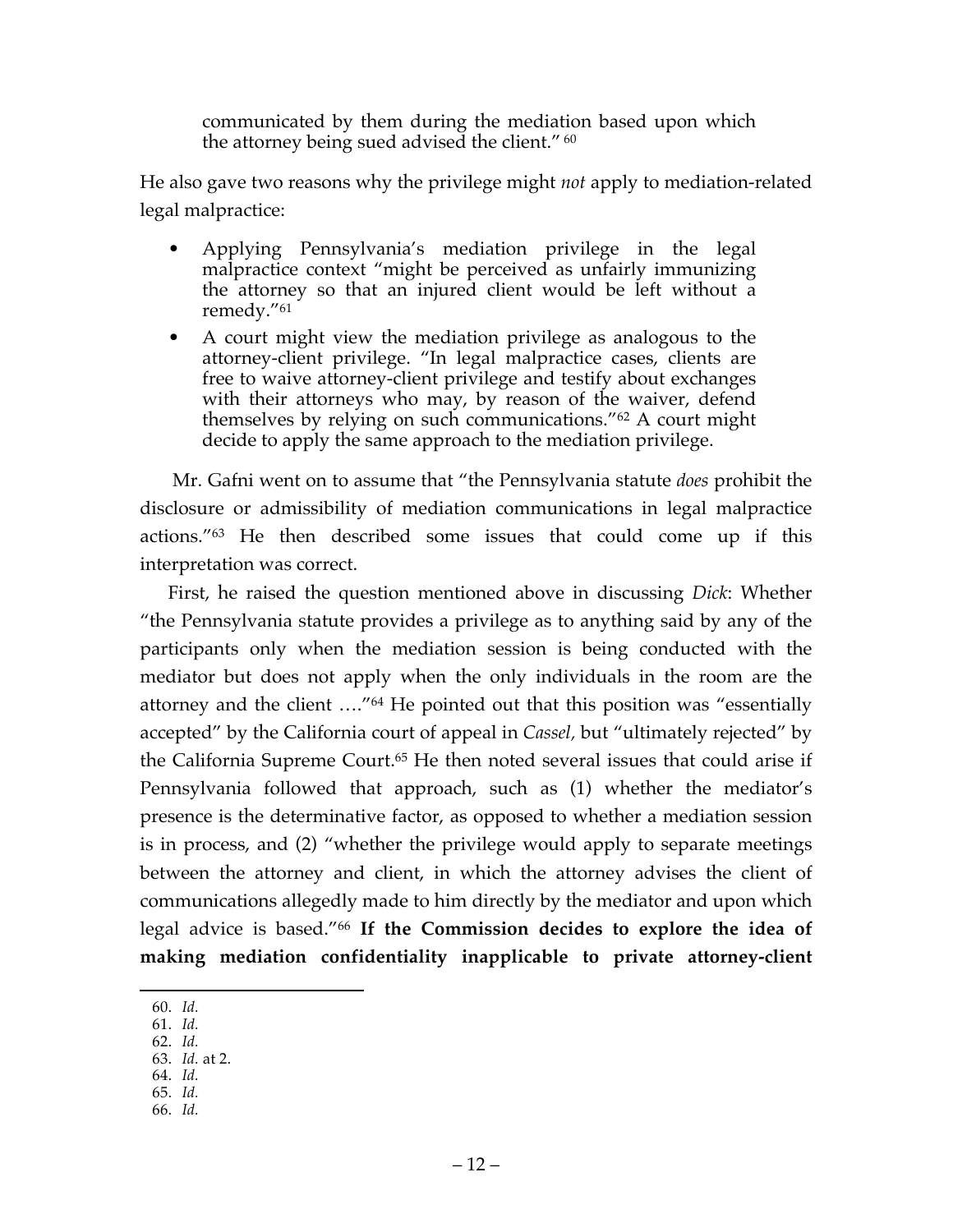**discussions, it should examine and provide guidance on these subsidiary issues.**

Second, Mr. Gafni pointed out that there could be uncertainties about when a mediation begins or ends, complicating the process of assessing whether an alleged incident of legal malpractice is, or is not, shielded by Pennsylvania's mediation privilege.67 This set of issues is likely to be less acute in California, because California law expressly protects a "mediation consultation"<sup>68</sup> and provides specific guidance on when a mediation ends.<sup>69</sup>

Third, Mr. Gafni queried whether Pennsylvania's mediation privilege is a "one-way street" with regard to legal malpractice, or operates the same way regardless of whether disclosure of mediation evidence would help or hurt a legal malpractice claim. <sup>70</sup> He pointed out that both situations can occur:

The mediation privilege as it relates to legal malpractice actions is generally characterized as benefiting attorneys who are insulated from liability. Often ignored, however, is that the privilege may also act to the detriment of the defendant attorney. For example, the plaintiff may be alleging that the attorney provided incorrect information to the client prior to the mediation. The attorney may wish to defend by presenting evidence that correct information was, in fact, provided to the client during the mediation.<sup>71</sup>

He observed that the California Supreme Court took an even-handed approach in *Cassel*, "stating that 'the mediation confidentiality statutes work both ways, they prevent either party to the malpractice suit from disclosing the content of their mediation-related communications.'"72 As the staff previously pointed out, **if the Commission proposes to modify existing law to allow some disclosure for purposes of a malpractice proceeding, it will need to decide whether to use an even-handed approach, or allow only one side to present mediation communications.**<sup>73</sup>

Finally, Mr. Gafni asked whether a Pennsylvania lawyer has a duty to advise a client that the mediation privilege may insulate the lawyer from liability for professional negligence.74 He did not attempt to answer this question, but

 <sup>67.</sup> *Id.* at 3.

<sup>68.</sup> See Cal. Evid. Code § 1115(c), 1119.

<sup>69.</sup> See Cal. Evid. Code § 1125.

<sup>70.</sup> Gafni, *supra* note 23, at 3.

<sup>71.</sup> *Id.*

<sup>72.</sup> *Id.*, *quoting Cassel*, 51 Cal. 4th at 133 n.10.

<sup>73.</sup> See First Supplement to Memorandum 2014-35, pp. 5-6.

<sup>74.</sup> Gafni, *supra* note 23, at 3.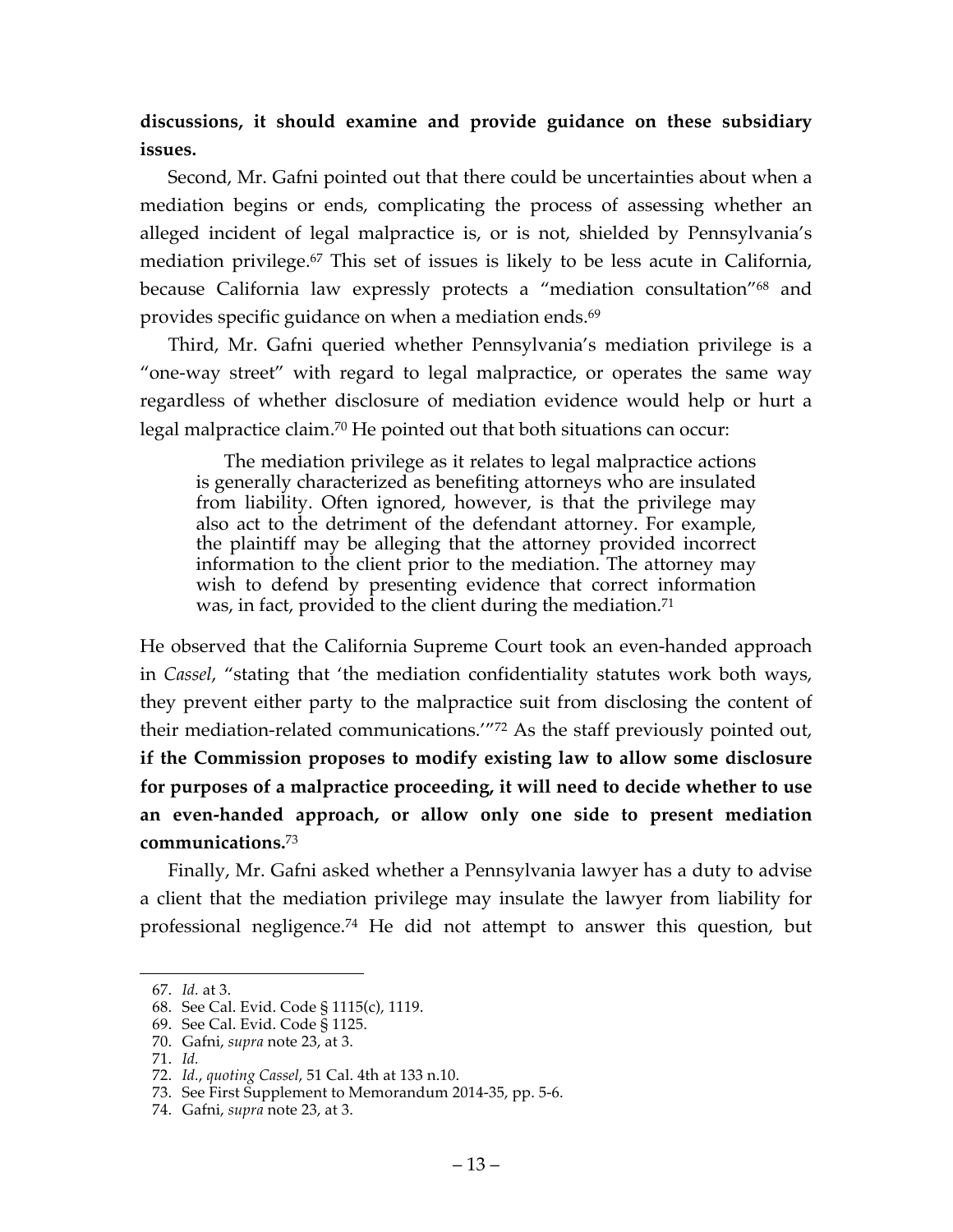pointed out that "[s]ome commentators have even gone so far as to suggest that attorneys must either agree to waive confidentiality (assuming they can do so over the objection of other parties to the mediation) or advise clients that because mediation communications may not be used to support a subsequent legal malpractice claim, they should consider seeking the advice of independent counsel before agreeing to mediation."75

Regardless of whether those commentators are correct, the same basic issue (what, if anything, a lawyer should tell a client about the intersection of mediation confidentiality and legal malpractice) exists in California, as some participants in this study have already pointed out. <sup>76</sup> **The Commission should consider the possibility of addressing the matter, but should also be careful not to intrude on the province of the State Bar or the judiciary.**

#### *Charles Forer's Article*

While Mr. Gafni alerts readers to many questions, the author of another article published in *The Legal Intelligencer* is more assertive about the meaning of Pennsylvania's mediation privilege. In an article entitled "*Getting Away with Fraud During the Mediation Process,*"77 Charles Forer (a Pennsylvania litigator, arbitrator, and mediator) posed a hypothetical involving an attorney named Bob who had a difficult client named Allan. Bob schemed to escape the relationship by using the mediation privilege in an unethical manner:

On the day before the mediation session, Bob met with Allan to prepare. Bob told Allan all about the mediation process….

The coup de grace: Bob asked Allan to sign the last page of the two-page confidentiality agreement. "Mediation is a confidential process," Bob explained. "This confirms that none of us can use anything we say or do at the mediation."

The mediation session unfolded as Bob expected. Allan whined and complained. He rejected the other side's offer. He refused to make a demand.…

At the end of the long day, Bob asked the mediator for a private meeting.… Bob said [that] Allan would accept the other side's settlement offer on one condition — that Allan did not have to see or talk to the mediator or the other side ever again.…

 <sup>75.</sup> *Id.*

<sup>76.</sup> See, e.g., First Supplement to Memorandum 2013-39, Exhibit p. 2 (comments of Nancy Neal Yeend).

<sup>77.</sup> Charles Forer, *Getting Away with Fraud During the Mediation Process,* The Legal Intelligencer (Nov. 20, 2012). Mr. Forer's article is available at http://www.eckertseamans.com/uploads/ publications/ForerChesterCoBarAssocJulyAug2013.pdf.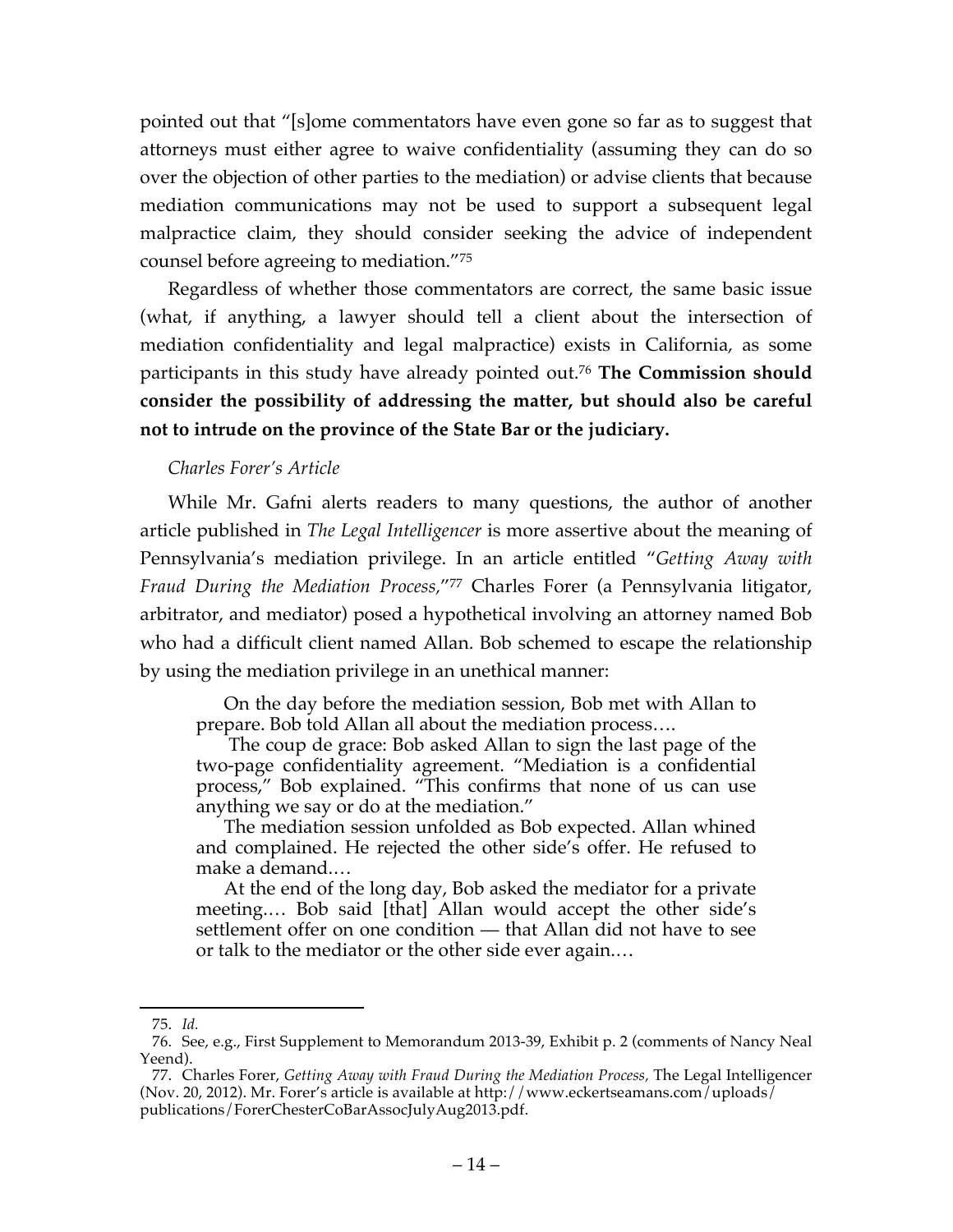Meeting with the other side's lawyer a few minutes later, Bob said he would prepare a simple release to memorialize the settlement.

Three weeks later, Bob invited Allan to his office and presented Allan with a settlement check, which Allan threw back in Bob's face, screaming, "I did not settle my case at the mediation." Bob had anticipated this reaction from his always unreasonable client: "Yes, you did settle at the mediation. Here is the settlement agreement you signed." Bob handed him a "Confidential Settlement Agreement and Mutual General Release" with Allan's signature. Bob had appended to the settlement agreement the signature page from the two-page confidentiality agreement Allan signed the day before the mediation.

Bob's plan worked in at least one respect: Allan fired Bob on the spot.

One week later, Allan's new lawyer served Bob with a complaint that pleaded causes of action for malpractice, breach of fiduciary duties, and fraud arising from Bob's representation of Allan. The complaint claimed Bob had tricked Allan into settling his claims by inducing Allan to sign a supposed confidentiality agreement the day before the mediation, and later attaching the confidentiality agreement signature page to the settlement agreement.

Bob [filed] a demurrer: the complaint was legally insufficient because it alleged Bob's purported deception occurred during a mediation session; and the mediation confidentiality privilege precludes any reference to anything said or done at or in the course of the mediation.…

*Can Bob successfully hide behind a mediation privilege and thereby keep his deceptive acts under wraps?*<sup>78</sup>

Mr. Forer responds to his own question by saying that the answer is "Yes in California" and "No in Pennsylvania."79 He explains that "[i]n Hadley v. The Cochran Firm, … a California Court of Appeal, in an unpublished opinion, rebuffed a malpractice claim based on claims surprisingly similar to the allegations of Bob's case."80

He believes the result would be different in Pennsylvania for two reasons. First, he says that "[u]nlike the sweeping California mediation privilege," Pennsylvania's mediation statute "is not ironclad."81 Rather, it "includes an exception that appears to contemplate Bob's shenanigans …."82 He points to

 <sup>78.</sup> *Id.* at 1-2 (emphasis added).

<sup>79.</sup> *Id.* at 2.

<sup>80.</sup> *Id.*

<sup>81.</sup> *Id.*

<sup>82.</sup> *Id.* at 3.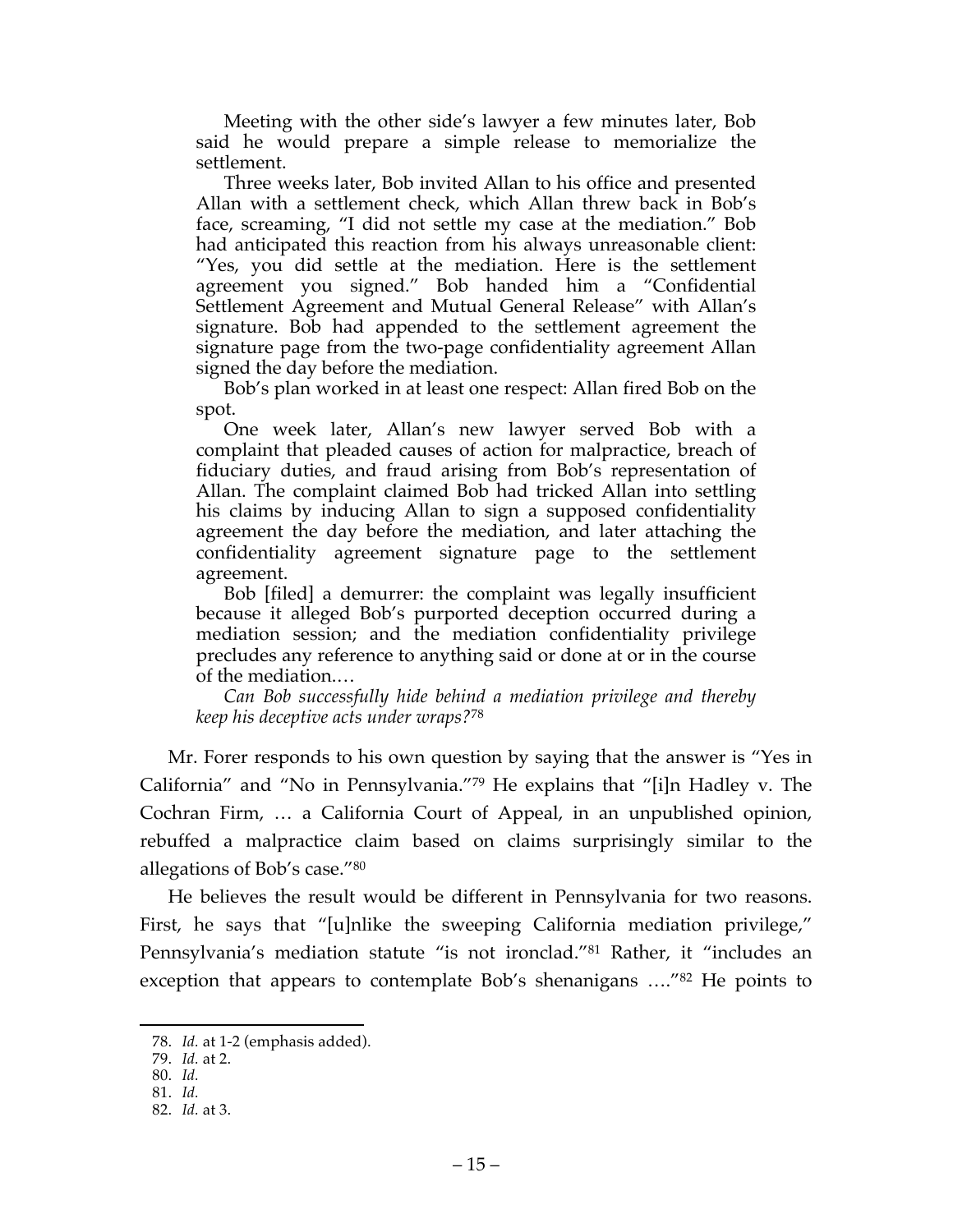Section 5949(b)(3), which makes the privilege inapplicable to "a fraudulent communication during mediation that is relevant evidence in an action to enforce or set aside a mediated agreement reached as a result of that fraudulent communication."

Second, Mr. Forer says that "the Pennsylvania statute probably does not 'protect' Bob's pre-mediation session communications with Allan in the first place."83 He explains:

Bob's assertion that he spoke to Allan the day before the mediation started — outside the presence of the mediator — does not confer privileged status on communications and documents shared only by Bob and Allan, and not involving the mediator. Reason: *communications between the parties or between a party and his/her lawyer, and not involving the active participation of the mediator, are not privileged*. 84

Mr. Forer thus interprets Pennsylvania's mediation privilege to be inapplicable to a private attorney-client discussion immediately preceding or during a mediation. As previously discussed, the staff was not able to find any court decision addressing this point; the matter does not appear to have been definitively resolved.

Mr. Forer concludes his article by saying that "Bob should have followed his childhood fantasies and set up shop in California."85 It is possible, however, that Bob would not fully escape punishment in California either. California's protection for mediation communications does not extend to a criminal case.<sup>86</sup> A creative California prosecutor might find a way to prosecute Bob's fraudulent behavior.

It also seems conceivable, though perhaps unlikely, that Allan could still pursue the claims purportedly settled. A mediated settlement agreement is admissible (and thus enforceable) in California only if it is "signed by the settling parties."87 The agreement must also be properly authenticated — i.e., the proponent must introduce evidence "sufficient to sustain a finding that it is the writing that the proponent of the evidence claims it is ...."<sup>88</sup>

 <sup>83.</sup> *Id.*

<sup>84.</sup> *Id.* (emphasis added).

<sup>85.</sup> *Id.*

<sup>86.</sup> See, e.g., Cassel v. Superior Court, 51 Cal. 4th 113, 119, 244 P.3d 1080, 119 Cal. Rptr. 3d 437 (2011).

<sup>87.</sup> Cal. Evid. Code § 1123.

<sup>88.</sup> Cal. Evid. Code § 1400.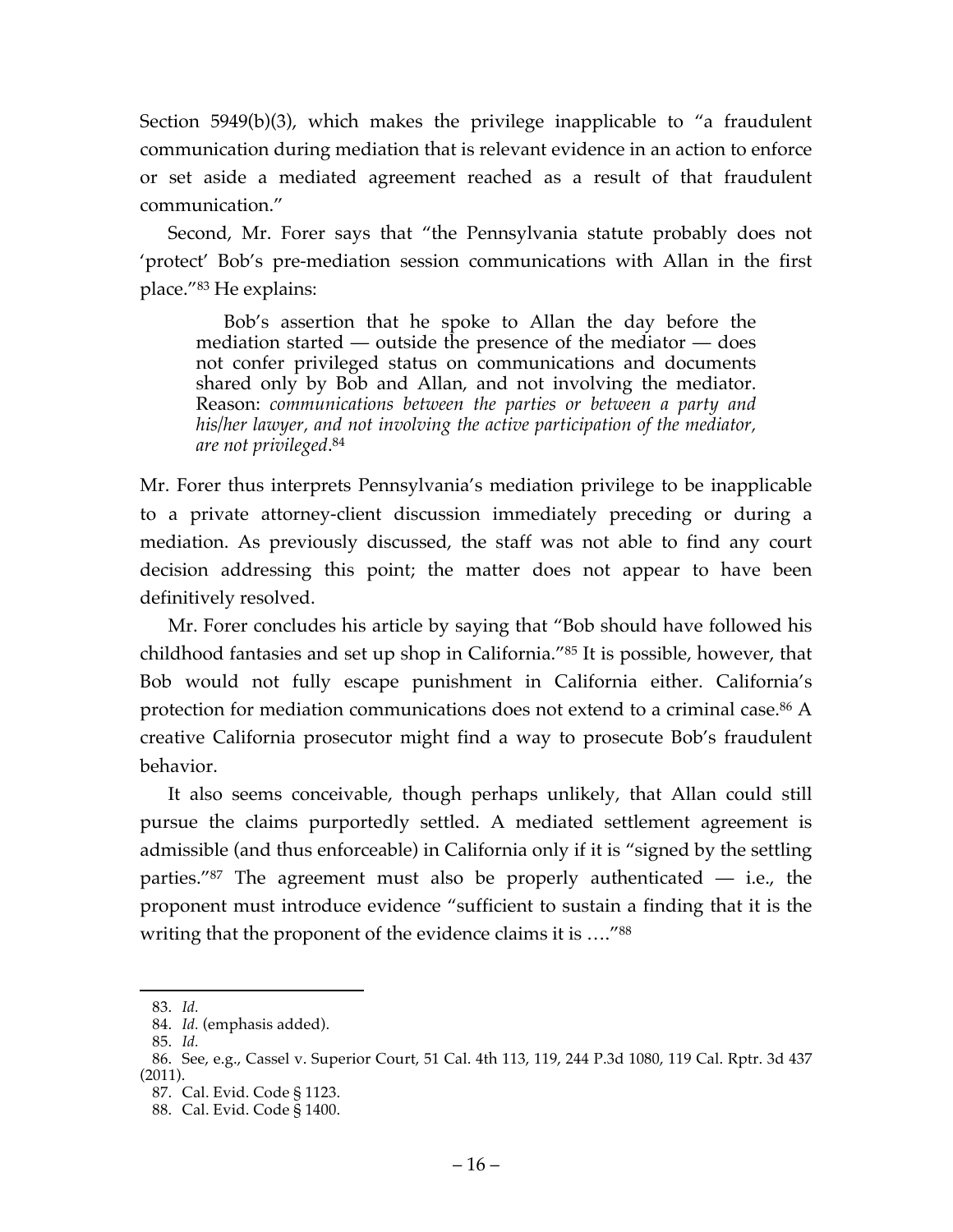A California court might thus permit Allan to testify that the document purporting to be a mediated settlement agreement is not what it purports to be; his signature appears on it, but he never signed a document in that form. He could not provide any details without violating the mediation confidentiality statute, and Bob presumably would testify to the contrary. Their bare, conflicting statements regarding authenticity would amount to an unsatisfying swearing contest, because the truth could not be tested by examining the underlying fact situation. But Allan's demeanor might be more credible than Bob's, and that might be sufficient to preclude introduction of the purported settlement agreement and prevent enforcement of it against Allan.

The staff does not see a way, however, for Allan to prove Bob's malpractice in California. As the court of appeal stated in the unpublished *Hadley* opinion to which Mr. Forer refers,

plaintiffs cannot establish their claims without delving into the circumstances under which they were allegedly fraudulently induced to sign a document at the mediation that their counsel later represented to be a settlement agreement. The trier of fact must necessarily consider the circumstances under which the purported settlement agreement came to exist. To the extent counsel's alleged deception occurred at the mediation, it was "in the course of, or pursuant to, a mediation" under the expansive interpretation given to those terms. As *Cassel* makes clear, section 1119 renders such evidence inadmissible, even if it would "unfairly" shield an attorney from liability.89

#### SUMMARY OF PENNSYLVANIA LAW

Pennsylvania's statute protecting mediation communications and mediation documents has been in place since 1996. It defines "mediation" broadly. It says mediation materials are privileged, protects them from compelled discovery, and makes them inadmissible. The statute has four express exceptions, including one for "a fraudulent communication during mediation that is relevant evidence in an action to enforce or set aside a mediated agreement reached as a result of that fraudulent communication." The statute does not expressly address professional malpractice or other professional misconduct of any kind.

 <sup>89.</sup> *Hadley v. The Cochran Firm*, 2012 Cal. App. Unpub. LEXIS 5743 (Cal. Ct. App. 2012), at \*9- \*10 (citations omitted).